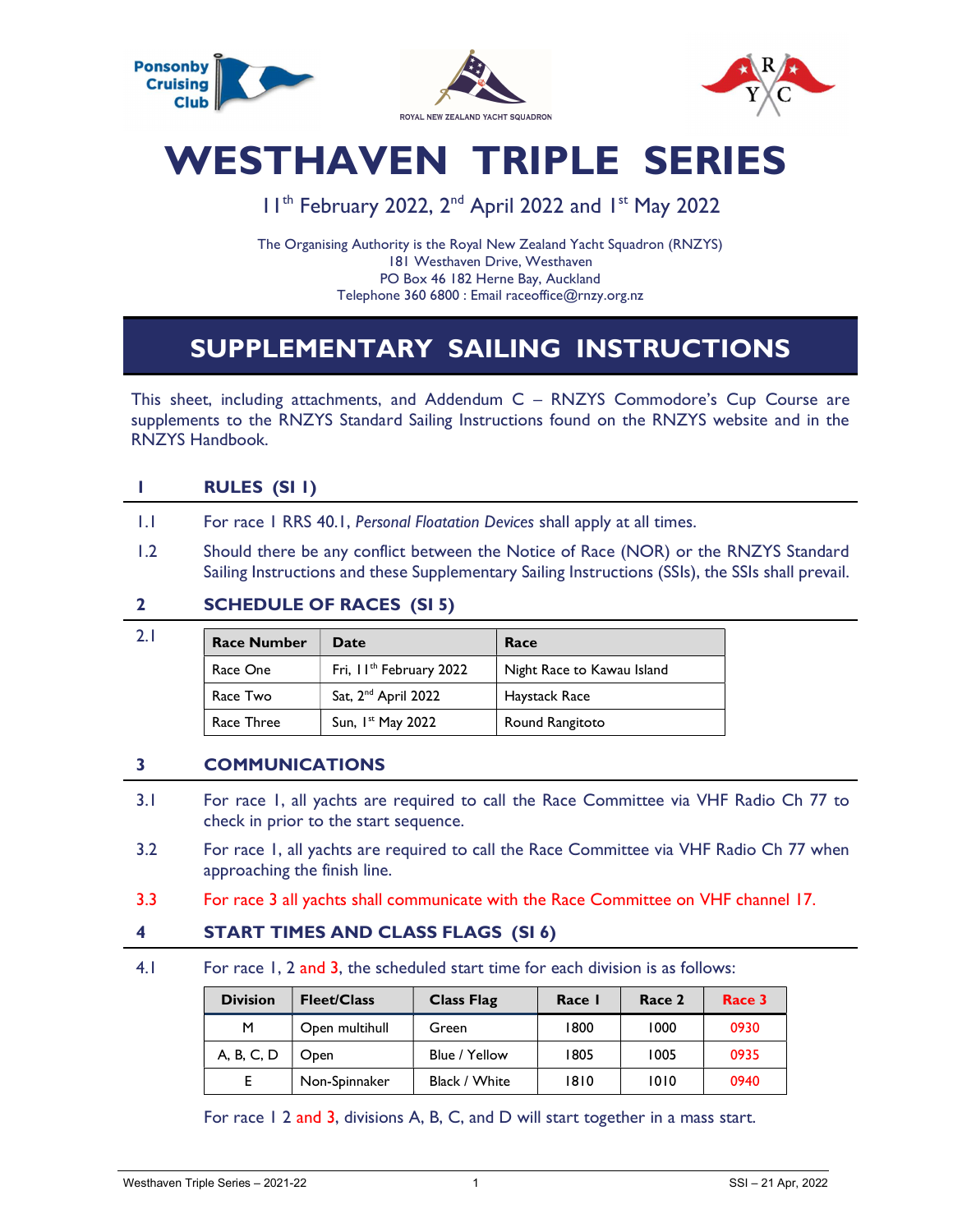



4.2 For race 3, the scheduled start time for each division is as follows:

| <b>Division</b> | <b>Fleet/Class</b> | <b>Class Flag</b>    | Race 3 |
|-----------------|--------------------|----------------------|--------|
| M               | Open multihull     | Green                | +000   |
| А               | <del>Open</del>    | Blue / Yellow        | +005   |
| B               | <del>Open</del>    | White                | 1010   |
| ╘               | <del>Open</del>    | Green / Yellow       | $+0+5$ |
| Đ               | <del>Open</del>    | Purple               | +020   |
|                 | Non-Spinnaker      | <b>Black / White</b> | +025   |

#### 5 COURSES (SI 7)

 5.1 The courses are shown in the RNZYS Course Addendum C online at the RNZYS website at www.rnzys.org.nz and in the RNZYS handbook, and Attachment A. They show the courses, the order in which rounding marks are to be passed, and the side on which each mark is to be left.

#### 6 THE START (SI 10)

- 6.1 For races 1 and 2, The starting line is between the flagstaff displaying an orange flag on the race committee vessel and the course side of a large orange inflatable starting mark. The starting line will be in the vicinity of Westhaven to the east of the Harbour Bridge.
- 6.2 For race 3, the starting line is between the flagstaff displaying an orange flag on the Westhaven Tower and the course side of the yellow Westhaven buoy.

#### 7 THE FINISH (SI 12)

- 7.1 For race 1, the finishing line is between the flagstaff displaying a blue flag on the race committee vessel displaying an amber flashing light moored approx. 0.3nm north-west of Momona Point and Momona Point.
- 7.2 For races 2 and 3, the finishing line is between the flagstaff displaying a blue flag on the Westhaven Tower and the course side of the yellow harbour racing buoy Westhaven.

#### 8 PENALTY SYSTEM (SI 13)

8.1 For the multi-hull classes RRS 44.2 is changed so the Two-Turns Penalty is replaced by a One-Turn Penalty.

#### 9 TIME LIMITS (SI 14)

| Race | <b>Division</b>      | <b>Time Limit</b> | <b>Extension if one boat finishes</b><br>within the Time Limit |
|------|----------------------|-------------------|----------------------------------------------------------------|
|      | All divisions        | Nil               | Nil                                                            |
|      | All divisions        | 8 hours           | 30 minutes                                                     |
|      | <b>All divisions</b> | 8 hours           | 30 minutes                                                     |
|      | All divisions        | $1800$ (6pm)      | n/a                                                            |

#### 10 **PROTEST HEARINGS (SI 15)**

 10.1 For each division, the protest time limit is 1600hrs on Monday following the race. The same protest time limit applies to all protests by the race committee.

9.1